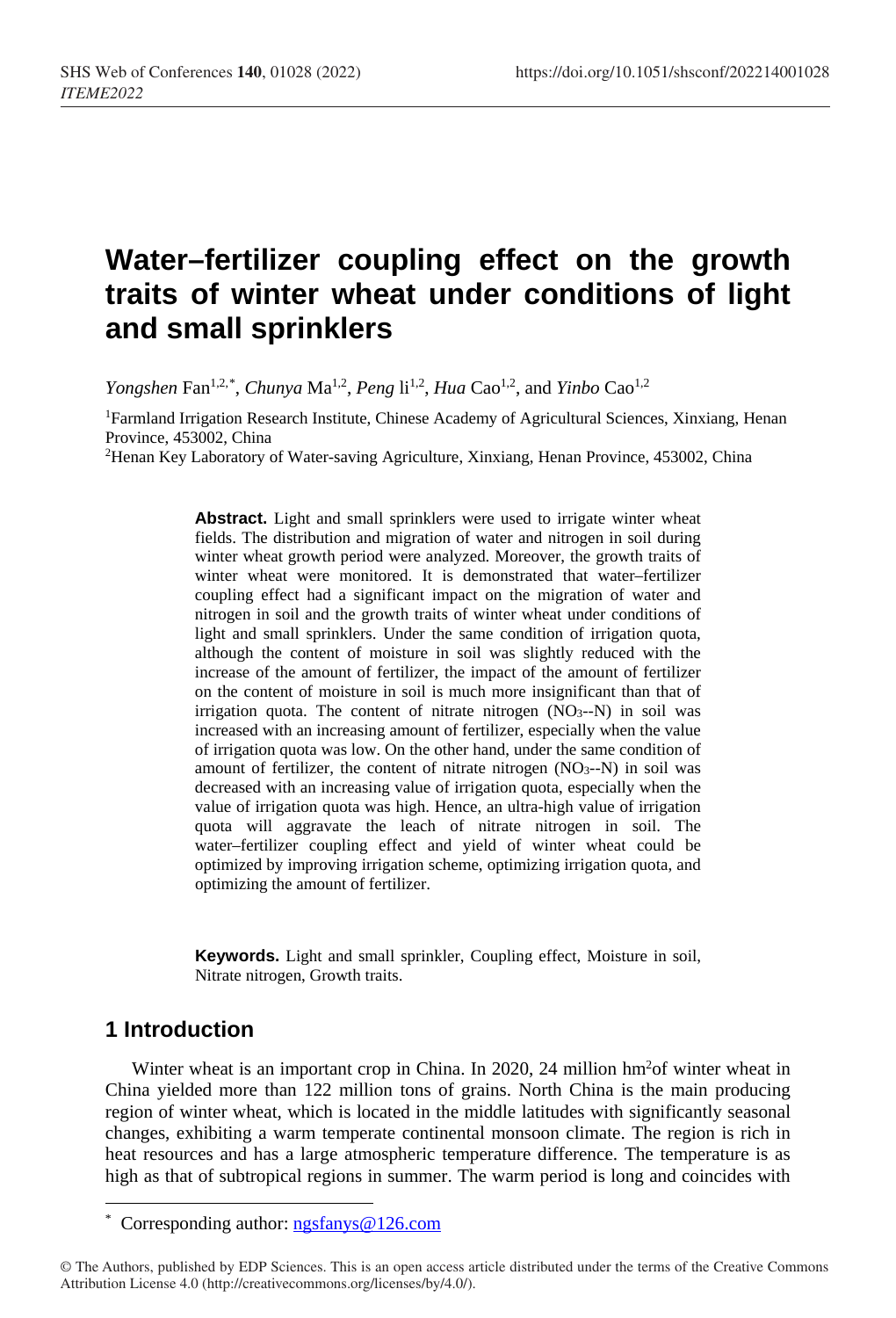precipitation period. The winter is longer and temperature is lower, but generally it is no problem for over wintering of chimonophilous crops. The annual average temperature generally ranges from 8 to 14 ℃. The crops have a long growing period. The accumulative temperature is around 3200 to 4500 °C, which is favorable to the growth of winter wheat<sup>[1]</sup>. However, with the development of economics, the shortage of water resources has become increasingly prominent. Therefore, the development of water-saving irrigation and optimization of utilization of water resources are effective approaches to promote winter wheat production and achieve the sustainable development of local agriculture.

Light and small sprinklers are different from pipeline-type sprinklers. In detail, the light and small sprinklers exhibit high irrigation intensity and have a faster impact on the microclimate of field, and the temperature of canopy of farmland is lowered while the humidity is increased after sprinkling irrigation. Generally speaking, sprinkling irrigation humidifies soil and supplies water to crops in the manner of raining, and the distribution of moisture across the soil is significantly different from that of conventional surface  $irrigation^{[2-3]}$ . In cold seasons, the heat situation of canopy of crops can be improved through sprinkling irrigation. Besides, the photosynthetic rate of crops will be increased and transpiration intensity will be decreased after sprinkling irrigation. As a result, the water consumption of crops is decreased while yield of grains and efficiency of water usage are increased. In particular, the effect of sprinkling irrigation on the microclimate of field and growth of winter wheat is reflected by an increased ratio of productive tiller, a higher content of roots in the surface, and higher water productivity $[4]$ .

Nitrogenous fertilizer is a major limiting factor in crop production and accounts for >60% of the total consumed amount of fertilizer in China in recent years<sup>[5]</sup>. Because of unreasonable irrigation and fertilization manners, the utilization efficiency of nitrogenous fertilizer of main crops such as winter wheat, rice, and maize was only 28% to 41%[6]. An excess of water fertilizer leads to higher loss of soil nitrogen due to nitrogen-containing gas and leaching of nitrates. Consequently, the yield could not be significantly increased in a long run and pollution was caused, which have been paid attention to  $[7-8]$ . JuanSui et al. studied the effects of water–fertilizer coupling on the distribution and immigration of water and nitrogen in farmland under drip irrigation<sup>[9]</sup>. It was reported that the distribution and immigration of nitrate nitrogen and ammonia nitrogen in soil were significantly affected by irrigation system, amount of fertilizer, and the water–fertilizer coupling effect. Hongmei Zhang et al. studied effects of irrigation quota and nitrogen fertilizing levels on the immigration of water and nitrogen in soil, growth of crops, and yields of winter wheat and summer corn fields under the condition of sprinkling irrigation<sup>[10]</sup>.YongshenFan et al. compared the growth traits of winter wheat in three different manners of irrigation, and suggested that sprinkling irrigation was more beneficial for the growth, yield, and quality of crops compared to traditional surface irrigation<sup>[11]</sup>. In addition, the effect of water-fertilizer coupling on water and nitrogen contents in soil was also studied, and it was concluded that volatilization of ammonia ammonium sulfate and ammonium nitrate was increased under the influence of high content of moisture in soil<sup>[12-18]</sup>. However, most of these studies were performed under conditions of drip irrigation or pipeline-type sprinkling, and the effect of immigration of water and nitrogen in soil on the growth straits of crops under the condition of light and small sprinklers still needs to be investigated.

Herein light and small sprinklers were subjected to winter wheat fields on high, medium, and low levels of irrigation and fertilization independently. On the basis of monitoring the variation of immigration of water and fertilizer in soil and growth straits of winter wheat in different growth periods, the influence of water–fertilizer coupling conditions on the immigration and the growth straits was presented. This is beneficial for the development of irrigation technology to improve yields of winter wheat and the utilization efficiency of water and fertilizer in soil.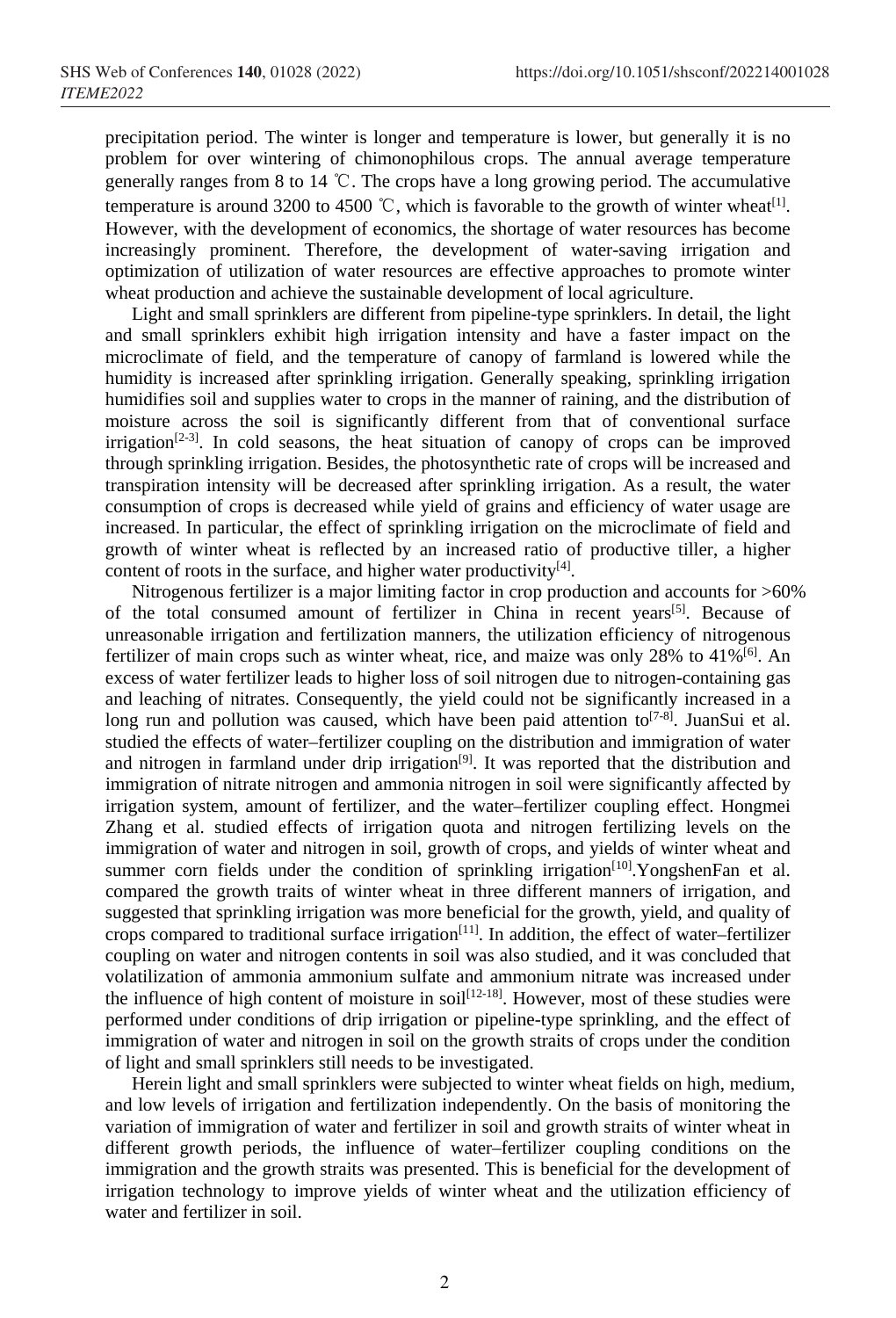# **2 Materials and methods**

The test base was located in the 'RenminShengli' Canal irrigation district, Xinxiang City, Henan Province. This district was located at  $35^{\circ}18$  'N and  $113^{\circ}54$ ' E in the north of Henan province, to the north of the Yellow River, and to the south of Taihang Mountains. With a warm temperate continental climate, the four seasons of the distinct are distinct from each other. The annual average temperature was 14°C. The highest temperature was determined in July with an average of 27.3°C while the lowest temperature was measured in January with an average of 0.2°C. The average of annual rainfall was 573.4 mm. The district possesses a frost-free period of 220 days and duration of sunshine of 2400 hours in a year. Xinxiang City was located in both the Yellow River Basin and the Haihe River Basin and 78% of the total area of the city was plain with fertile soil. Light and heat was abundant in the region. The trials were conducted in Qiliying test base of Farmland Irrigation Institute, Chinese Academy of Agricultural Sciences.290,000 hm2 of winter wheat was planted and functions as the main crop in the district.

### **2.1 Experimental scheme**

Nine blocks with similar soil texture were selected in the test area to plant the same variety of winter wheat at the same time. Nine water–fertilizer coupling schemes were separately implemented in the nine blocks using light and small sprinklers (Table 1). The light and small sprinklers were truss-type and self-propelled with a spray width of 26m and tunable propel velocity. 600kg/km2 base fertilizer was fertilized in the winter wheat fields before planting. For the emergence and soundness of seedling, irrigation with a quota of 750m3/hm2was performed before sowing. According to the local traditional fertilizing scheme, the winter wheat fields were fertilized with urea during the stage of green-up. The fertilizer was dissolved and spread with light and small sprinklers in the manner of spraying and drip washing. The experimental time was from 2017 to 2020, with the same planting pattern and experimental treatment. The average value of the same measurement point was obtained in data processing. The growth characteristics of winter wheat were averaged over three years.

|                | Fertilizing                  | Irrigation quota/ $(m^3/hm^2)$ |          |         |       | Total irrigation    |
|----------------|------------------------------|--------------------------------|----------|---------|-------|---------------------|
| Scheme         | amount/(kg/hm <sup>2</sup> ) | Green-up                       | Jointing | Heading | Milk  | quota/ $(m^3/hm^2)$ |
|                |                              | stage                          | stage    | stage   | stage |                     |
| $T_1$          | 300                          | 600                            | 600      | 750     | 600   | 2550                |
| T <sub>2</sub> | 180                          | 600                            | 600      | 750     | 600   | 2550                |
| T <sub>3</sub> | 120                          | 600                            | 600      | 750     | 600   | 2550                |
| T <sub>4</sub> | 300                          | 450                            | 450      | 600     | 450   | 1950                |
| T <sub>5</sub> | 180                          | 450                            | 450      | 600     | 450   | 1950                |
| $T_6$          | 120                          | 450                            | 450      | 600     | 450   | 1950                |
| T <sub>7</sub> | 300                          | 300                            | 300      | 450     | 300   | 1350                |
| $T_{8}$        | 180                          | 300                            | 300      | 450     | 300   | 1350                |
| T9             | 120                          | 300                            | 300      | 450     | 300   | 1350                |

**Table 1.** Irrigation schemes of winter wheat fields at different fertilizing amount.

Notes:T1:high water and high fertilizer scheme; T2: high water and middle fertilizer scheme;T3: high water and low fertilizer scheme;T4: middle water and high fertilizer scheme; T5: middle water and middle fertilizer scheme; T6: middle water and low fertilizer scheme; T7: low water and high fertilizer scheme; T8: low water and middle fertilizer scheme; T9: low water and low fertilizer scheme.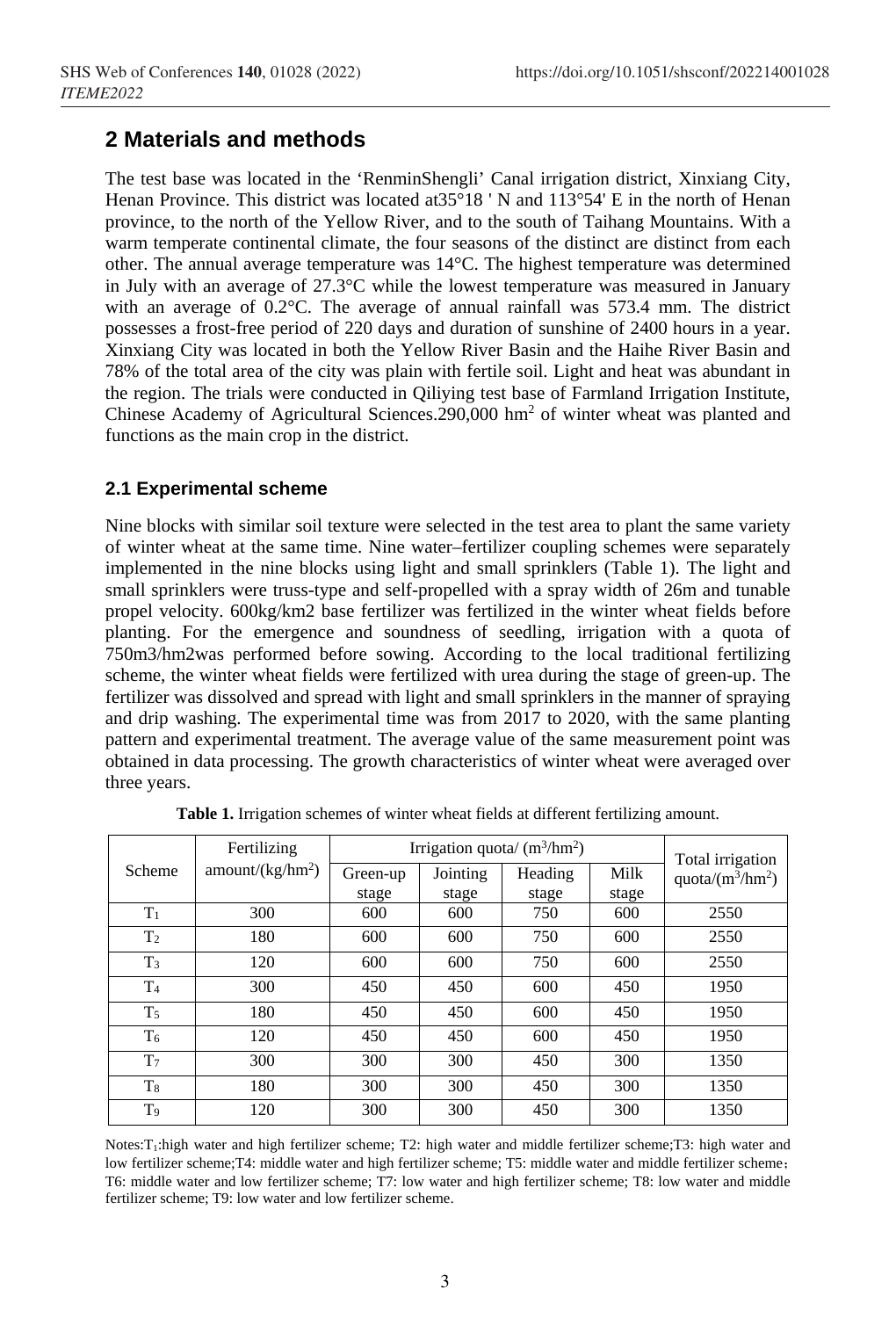#### **2.2 Entries in observation and methods**

Water content and nitrogen content in the soil of the test area were determined and the growth of winter wheat was monitored. 20points in each test block, i.e. a total of 180points, were sampled. In these sampling points, the water contents and nitrogen contents in soil layers with a depth of 0–20,20–40,40–60,60–80,80–100, and 100–120cm were determined before irrigation, after irrigation, in day one after irrigation, in day two after irrigation, and in day three after irrigation. Daily meteorological data such as temperature and rainfall were periodically measured and recorded with an automatic weather station in the test region. The measurement was lasted from the first irrigation to the last irrigation. On the other hand, the growth of winter wheat was monitored from the period of seedling establishment. Parameters of plant height, ear number, thousand kernel weight, and yields were measured to correlate the water–fertilizer coupling effect with the variation of contents of water and nitrogen in soil and growth traits of winter wheat.

## **3 Results and analysis of immigration of water and nitrogen in soil**

### **3.1 Variation of contents of moisture in different soil layers after irrigation**

Because the irrigation quota varied among different growth periods of the winter wheat, the change of moisture in soil and different water–fertilizer coupling effects under the influence of irrigation should be analyzed during the same growth period. The heading period, known as a critical growth period of winter wheat, was analyzed. The variations of contents of moisture in soil layers at different depths under different conditions of water–fertilizer coupling effect before and after irrigation are illustrated in Figure 1. With the same irrigation quota, the variations of contents of moisture in soil were more significant at larger fertilizing amounts  $(T_1, T_2, \text{ and } T_3)$  and the contents of moisture in soil decreased over time. At a low irrigation quota  $(T_7, T_8, \text{ and } T_9)$ , the influence of fertilizing amount on contents of moisture in soil was more significant. At the same amount of fertilizer, the content of moisture in soil increased with the irrigation quota. Thus, water–fertilizer coupling effect affected the variation of content of moisture in soil to a certain extent, which was more prominent at a low irrigation quota. In the same irrigation scheme, the content of moisture in winter wheat-root-layer-soil decreased slightly faster at a larger fertilizing amount, indicating that a larger fertilizing amount favors the absorption of moisture in soil by winter wheat at the same irrigation quota. Although the fertilizing amount had an impact on the content of moisture in soil, the content of moisture in soil was dominated by the irrigation quota.

#### **3.2 Variation of the content of moisture in soil during the entire growth period**

The variation of content of moisture in soil was measure at intervals of a cycle of irrigation during the entire growth period of winter wheat. In each irrigation scheme, only the variation of content of moisture in soil layer at the depth of 0–80cm was focused because this layer has a significant effect on the growth of winter wheat. Dates of irrigation and measurement during each growth period of winter wheat are listed in Table 2. The variations of contents of moisture in soil in different schemes are illustrated in Figure 2.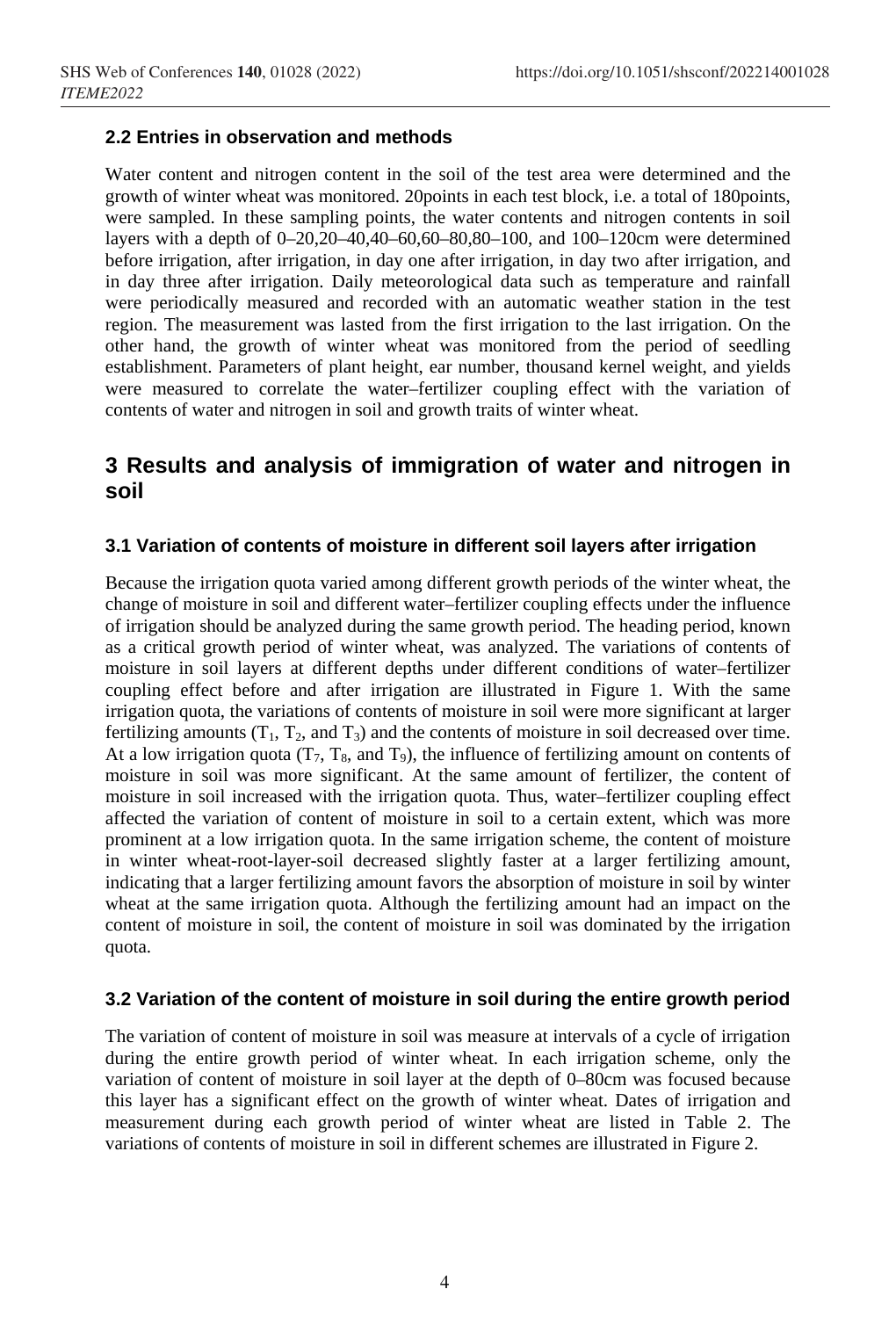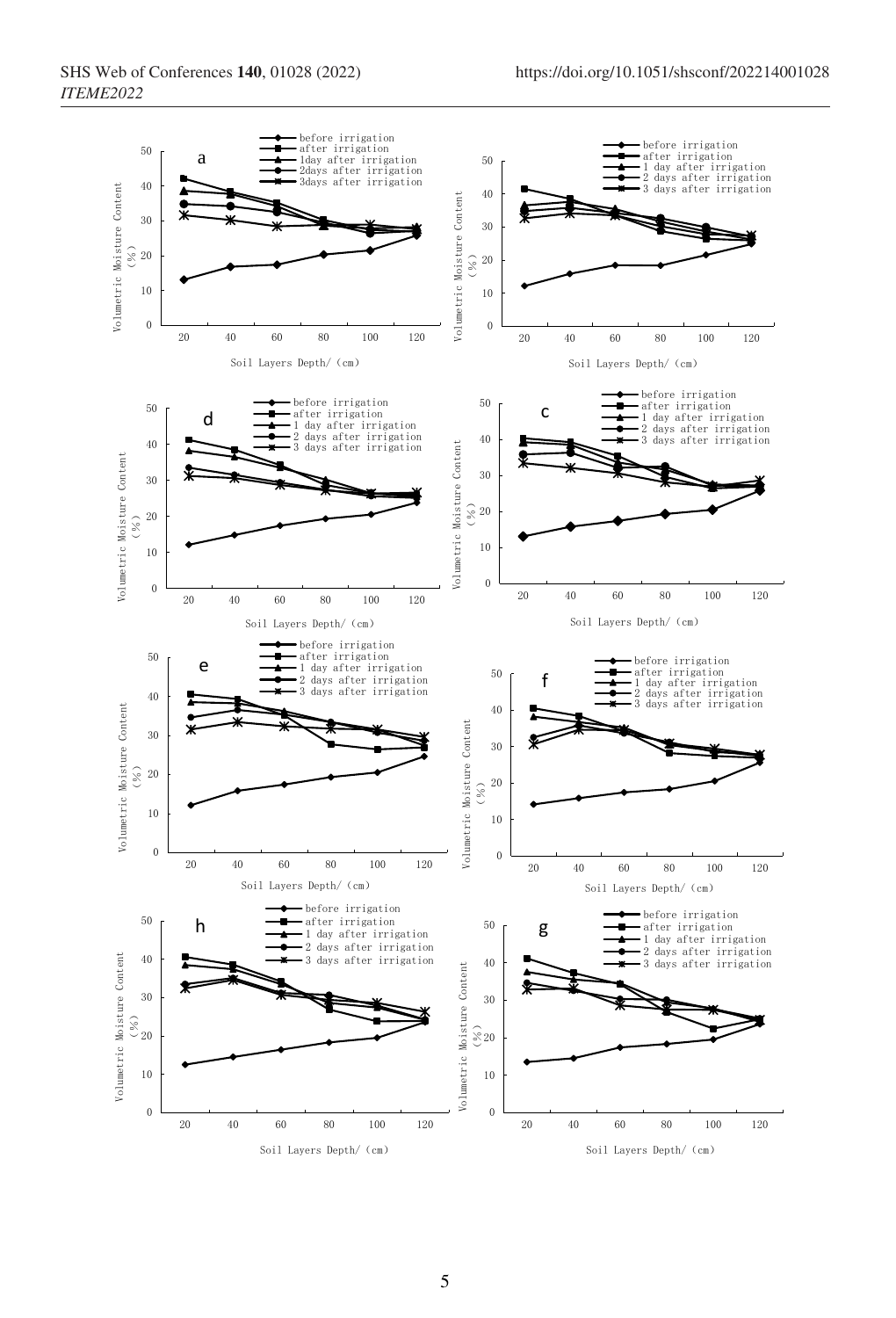

**Fig. 1.** Profiles of contents of moisture in different soil layers after irrigation.

Notes: a. variation of the volumetric content of moisture in soil in scheme T<sub>1</sub>;b.variation of the volumetric content of moisture in soil in scheme  $T_2$ ;c.variation of the volumetric content of moisture in soil in scheme  $T_3$ ;d.variation of the volumetric content of moisture in soil in scheme T4;e. variation of the volumetric content of moisture in soil in scheme  $T_5$ ;f.variation of the volumetric content of moisture in soil in scheme  $T_6$ ;g.variation of the volumetric content of moisture in soil in scheme  $T_7$ ;h.variation of the volumetric content of moisture in soil in scheme  $T_8$ ;i. variation of the volumetric content of moisture in soil in scheme T9.

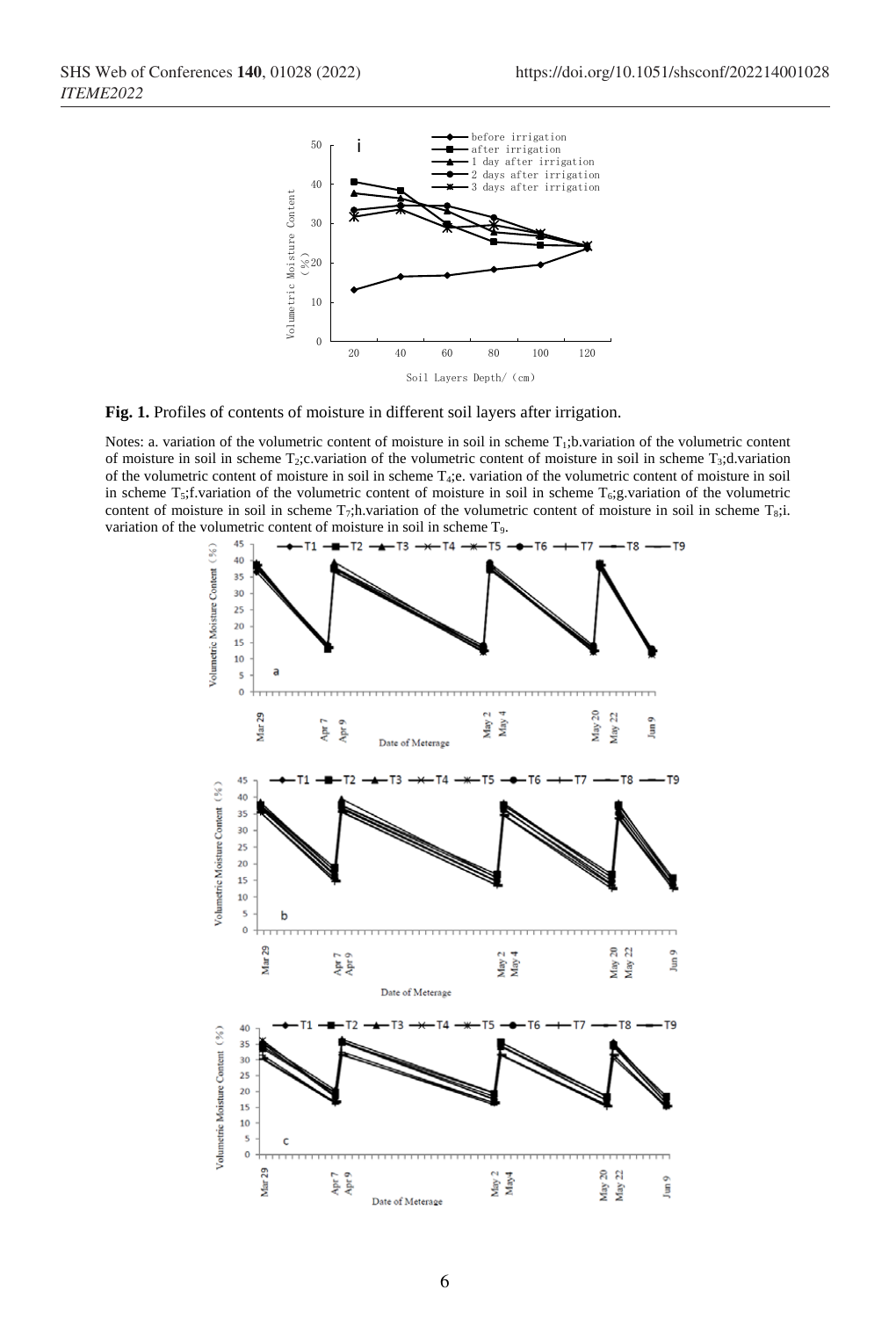

**Fig. 2.** Variations of contents of moisture in soil layers at the depth of (a) 0–20 cm, (b) 20–40 cm, (c) 40–60 cm, and(d) 60–80 cm in different schemes with different water–fertilizer coupling effects.

**Table 2.** Dates of irrigation and measurement during each growth period of winter wheat(day/month).

| Vegetation period     | Green-up stage | Jointing stage | Heading stage | Milk stage |
|-----------------------|----------------|----------------|---------------|------------|
| Date of irrigation    | 28/03          | 08/04          | 03/05         | 21/05      |
| Date of determination | 29/03          | 09/04          | 04/05         | 22/05      |

Thus, the moisture content in soil significantly varied at different irrigation quota or indifferent growth period of winter wheat. The moisture content increases with an increasing value of irrigation quota, which is also affected by fertilizing amount and water–fertilizer coupling effect. Under conditions of the same irrigation quota the moisture content in soil with a high fertilizing amount was significantly lower than that in other schemes. However, the impact of fertilization on moisture contents in soil was negligible compared with the impact of irrigation quota. After the heading period, the moisture contents in soil changed significantly, indicating that winter wheat required more water during heading period, flowering period, and milk period.

#### **3.3 Variation of contents of nitrate nitrogen in soil**



**Fig. 3.** Variations of contents of nitrate nitrogen in soil under the condition of medium irrigation quota in schemes (a) T4, (b)T5, and (c) T6.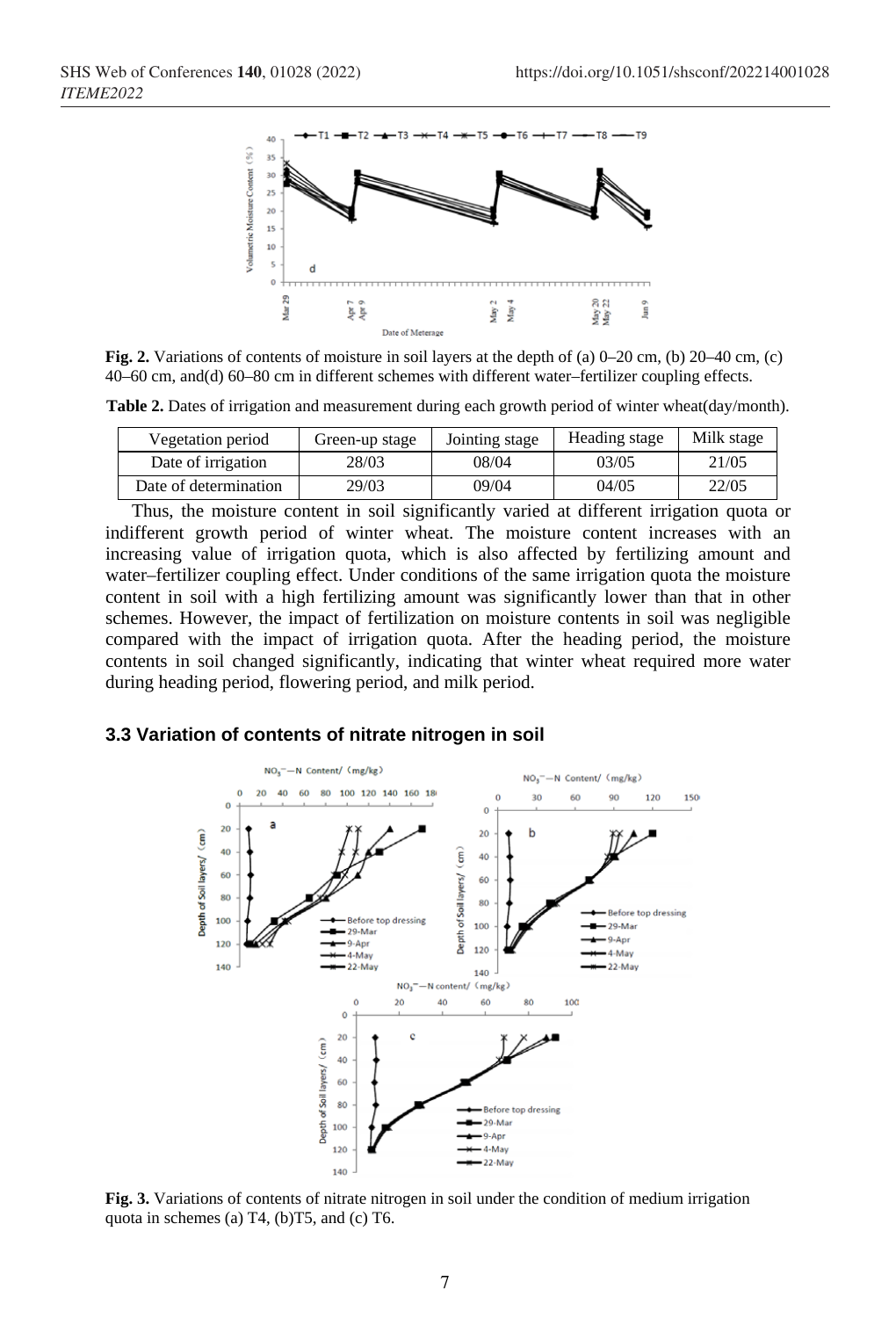

**Fig. 4.** Variations of contents of nitrate nitrogen in soil with a high fertilizing amount in schemes (a)  $T_1$ , (b)  $T_4$ , and (c)  $T_7$ .

For instance, under the condition of the same medium irrigation quota ( $T_4$ ,  $T_5$ , and  $T_6$  in Figure 3), contents of nitrate nitrogen in soil layers with depths of 0–80cmsignificantly varied while the variations were reduced with an increasing depth in soil. A most dramatic variation of contents of nitrate nitrogen took place in scheme  $T_4$  with a high fertilizing amount. In soil layers with depths of 80–120cm, contents of nitrate nitrogen were markedly increased after irrigation and were increased with the increase of fertilizing amount. On the other hand, with the same fertilizing amount( $T_1$ ,  $T_4$ , and  $T_7$  in Figure 4),contents of nitrate nitrogen in soil layers with depths of 0–80cm also significantly varied. Compared with those before irrigation, the contents of nitrate nitrogen were increased to a small extent in layers with depths of 80–120cm under conditions of high irrigation quota and large fertilizing amount  $(T_1)$ . In contrast, the contents of nitrate nitrogen were slightly increased under conditions of medium irrigation quota and large fertilizing amount  $(T_4)$ . And, the contents of nitrate nitrogen were hardly increased under conditions of low irrigation quota and large fertilizing amount  $(T_7)$ . These results suggest that the downward immigration velocity of nitrate nitrogen increases with the increase of irrigation quota, and the possibility of leach is higher under conditions of high irrigation quota and large fertilizing amount than those under conditions of medium/low irrigation quota and large fertilizing amount.

Generally speaking, under conditions of the same irrigation quota and same irrigation cycles, contents of nitrate nitrogen in soil were increased with an increasing amount of fertilizer, especially at low irrigation quota  $(T_7, T_8,$  and  $T_9)$ . Moreover, under conditions of the same amount of fertilizer, the content of nitrate nitrogen in each soil layer decreases with the increase of irrigation quota, especially under conditions of a large fertilizing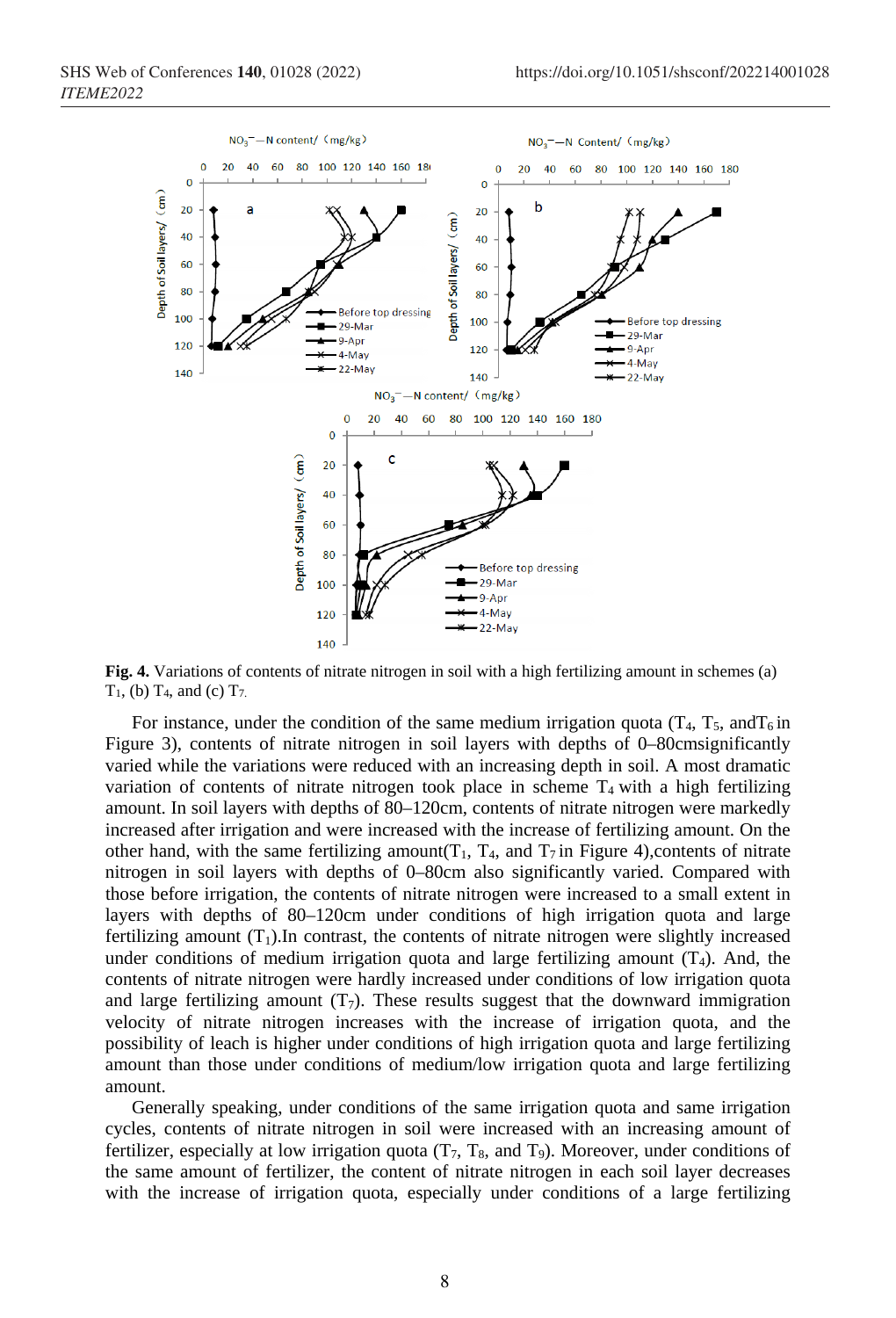amount  $(T_1, T_4,$  and  $T_7)$ , indicating that a high irrigation quota run the risk of the leach of nitrate nitrogen in soil.

## **4 Results and analysis of water–fertilizer coupling effect on the growth traits of winter wheat**

#### **4.1 The influence on growth period of winter wheat**

By monitoring the entire growth period of winter wheat, we observed that, under conditions of a high irrigation quota  $(T_1, T_2,$  and  $T_3)$ , the growth period at a large fertilizing amount  $(T_1)$  was longer than those at a medium fertilizing amount  $(T_2)$  and at a small fertilizing amount  $(T_3)$  by 2 and 4 days respectively. On the other hand, under conditions of a large fertilizing amount  $(T_1, T_4,$  and  $T_7$ ), the growth period at a high irrigation quota  $(T_1)$  was longer than those at a medium irrigation quota  $(T_4)$  and at a small irrigation quota  $(T_7)$  by 3 and 5 days respectively. It is concluded that the increase of fertilizing amount prolonged the growth period of winter wheat to a certain extent under the condition of the same irrigation quota. Accordingly, the increase of irrigation quota also prolonged the growth period of winter wheat under the condition of the same fertilizing amount. Hence, irrigation quota, irrigation scheme, fertilizing amount, and the water–fertilizer coupling effect a comprehensive effect on growth period of winter wheat.

#### **4.2 The influence on plant height of winter wheat**

The monitoring results of the height of winter wheat under the condition of a high irrigation quota  $(T_1, T_2,$  and  $T_3$ ) show that the height of winter wheat is the maximum at a large fertilizing amount  $(T_1)$ . Furthermore, the height reached a minimum at a low fertilizing amount. On the other hand, under the condition of a large fertilizing amount  $(T_1, T_4, T_4, T_7)$ , the height reached a maximum at a high irrigation quota  $(T_1)$  and a minimum at a low irrigation quota  $(T_7)$ . Thus, under the condition of the same irrigation quota, the fertilizing amount can increase the height of winter wheat to a certain extent. Moreover, the height of winter wheat will be increased by a higher irrigation quota under the condition of the same fertilizing amount. To summarize, the height of winter wheat was dependent on irrigation quota, irrigation scheme, fertilizing amount, and the water–fertilizer coupling effect.

#### **4.3 The influence on growth traits of winter wheat**

**Table 3.** The plant height(ph), ear number(en), ear length(el), average number of grains per ear(angpe), kernel weight(kw) and yield of winter wheat in the different schemes.

| Scheme  | ph/(cm) | en/(ears/m <sup>2</sup> ) | el/(cm) | angpe/(grains) | kw/(g) | vield/(kg/hm <sup>2</sup> ) |
|---------|---------|---------------------------|---------|----------------|--------|-----------------------------|
| m       | 67.5    | 565.6                     | 6. I    | J I.J          | 49.8   | 8820                        |
| т.      | 64.3    | 584.8                     | 6.2     | 31.J           | 50.5   | 9307.5                      |
| m<br>19 | 62.8    | 551.3                     | 50      | 29.8           |        | 7840                        |

The growth traits of winter wheat in schemes  $T_1$ ,  $T_5$ , and  $T_9$ were monitored. It is demonstrated that the height of winter wheat reached a maximum at a high irrigation quota and a large fertilizing amount  $(T_1)$ , and reached a minimum at a low irrigation quota and a small fertilizing amount  $(T_9)$ . The largest ear number, the highest value of thousand kernel weight, and the highest yield were observed at a medium irrigation quota and medium fertilizing amount  $(T_5)$ . On the contrary, the smallest ear number, the lowest value of thousand kernel weight, and the lowest yield occurred at a low irrigation quota and low fertilizing amount  $(T<sub>9</sub>)$ . In detail, the ear number in scheme  $T<sub>5</sub>was3.4%$  and 6.1% higher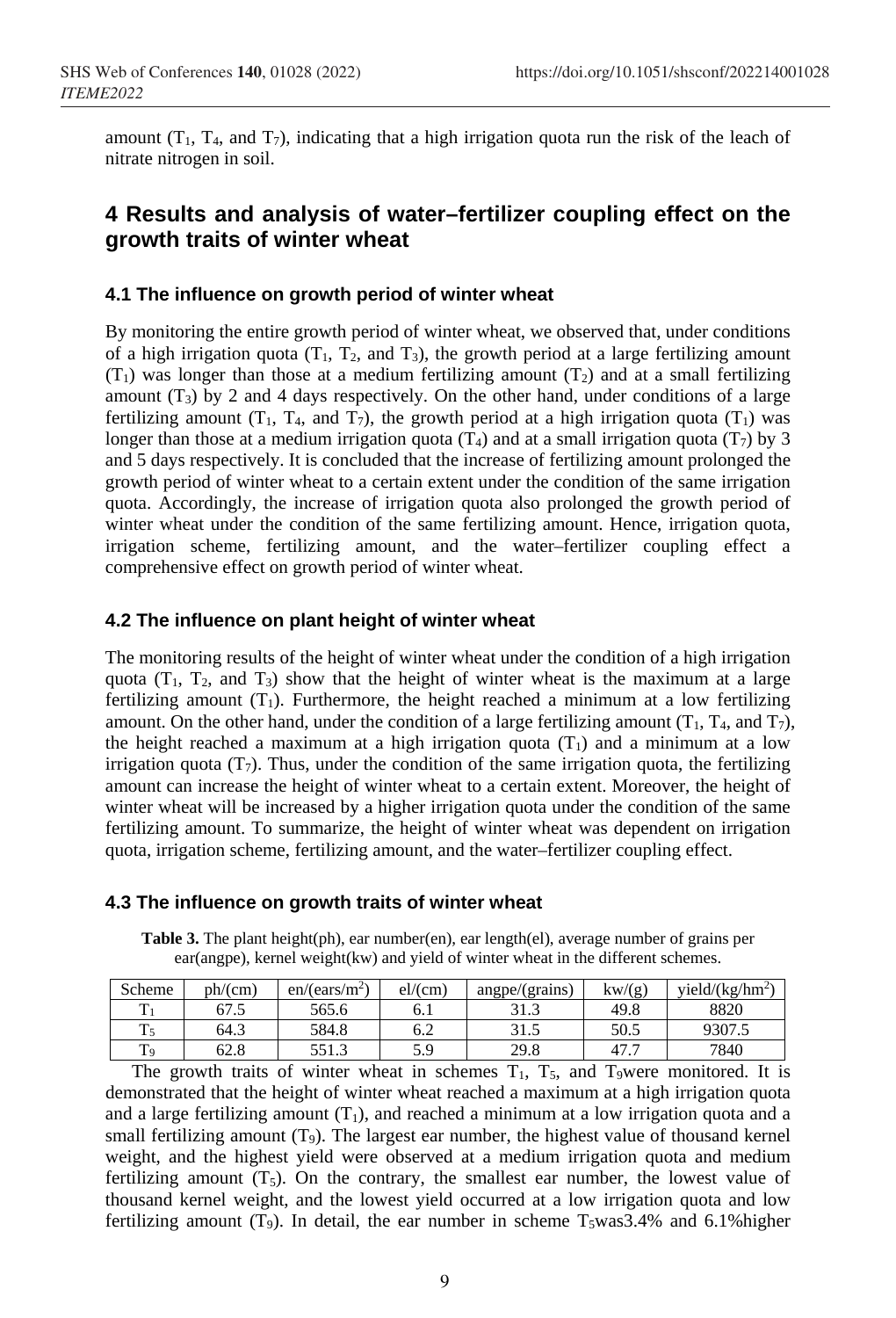than that in schemesT<sub>1</sub>andT<sub>9</sub> respectively. The length of ear in scheme T<sub>5</sub>was higher than that in schemes  $T_1$ and $T_9$ by 1.6% and 5.1% respectively. The value of thousand kernel weigh tin scheme  $T_5$ was 1.4% and 5.9% higher than that in schemes  $T_1$ and $T_9$  respectively. The yield in scheme  $T_5was5.5%$  and 18.7% higher than that in schemes  $T_1$ and $T_9$ respectively. In conclusion, a medium irrigation quota and a medium fertilizing amount  $(T_5)$ were favorable to the production of winter wheat. Therefore, an appropriate irrigation scheme, medium irrigation quota, medium fertilizing amount, and water–fertilizer coupling effect facilitate the production of winter wheat.

## **5 Conclusions**

Effects of different water–fertilizer coupling effects in nine schemes on the variations of water and nitrogen in soil and growth traits of winter wheat were presented. The content of moisture in soil varied significantly during different growth periods or at different irrigation quota. Although the content of moisture in soil is dependent on irrigation quota, the content is also affected by fertilizing amount and water–fertilizer coupling effect to a much smaller extent. Generally speaking, a higher irrigation quota results in a higher content of moisture. Under the condition of the same irrigation quota, the content of moisture in soil decreases with an increasing fertilizing amount.

Under the condition of the same irrigation quota and same irrigation cycles, the content of nitrate nitrogen in soil increases with the increase of fertilizing amount, especially at a lower irrigation quota. Under the condition of the same fertilizing amount, the content of nitrate nitrogen in soil layers decreases with the increase of irrigation quota, especially at a higher irrigation quota. A high value of irrigation quota may result in the leaching of nitrate nitrogen.

Under the condition of light and small sprinklers, the water–fertilizer coupling effect affects the growth traits of winter wheat on different levels. At the same irrigation quota, an increased fertilizing amount prolongs the growth period of winter wheat to a certain extent and facilitates the growth of winter wheat. Moreover, at the same amount of fertilizing amount, an increase of irrigation quota also prolongs the growth period and also favors the growth. An optimization of irrigation scheme, irrigation quota, fertilizing amount, and water–fertilizer coupling effect will promote the production of winter wheat.

The study is supported by the Central Public-interest Scientific Institution Basal Research. Fund Special (FIRI20210201) and Technology Innovation Program of the Chinese Academy of Agricultural Sciences.

### **References**

- 1. L. Xiao Feng, X. Wen Feng. Experience of application on technology in Cotton Field under Subsurface Drip Irrigation. Water Saving Irrigation, **1**, 33-34 (2004)
- 2. S. Ze Qiang, K. Yue Hu, L. Hai Jun. Soil water distribution characteristics and water balance in winter wheat field under sprinkler irrigation. Agricultural Research in the Arid Areas, **24(1)**, 100-107 (2006)
- 3. G. Fei, C. Fu, Y. Xiao Guang, et al. Effects of sprinkle irrigation on water use of winter wheat. Journal of China Agricultural University, **6(5)**, 30-34 (2001)
- 4. L. Hai Jun. Study on microclimate changes in the field under sprinkler condition &principles of soil water movement in the SPAC system. (Chinese Academy of Agricultural Sciences, 2000)